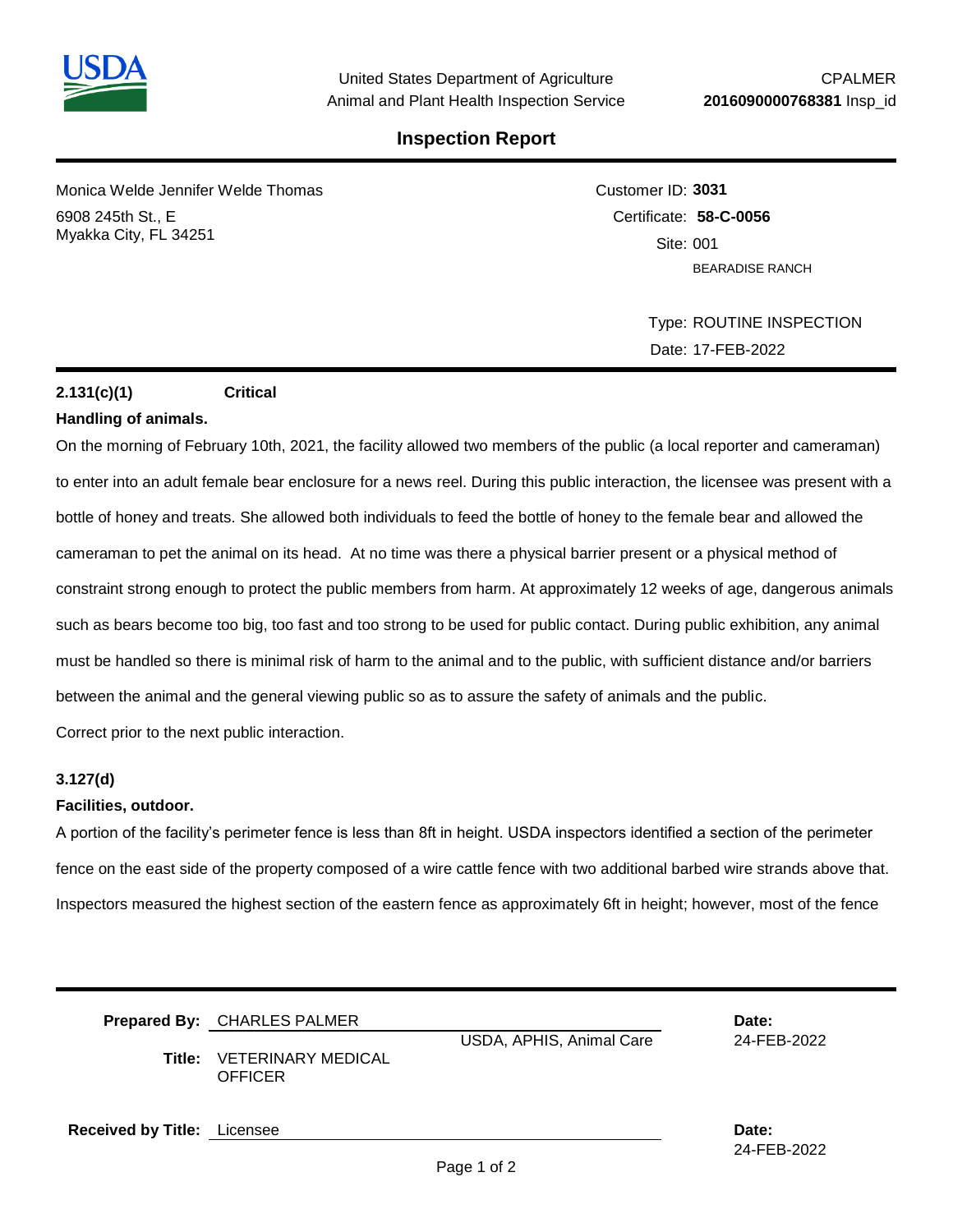

## **Inspection Report**

in that area was overgrown with shrubbery and plant life. The integrity of the perimeter fence could not be evaluated in some sections due to the plant overgrowth. The fence must be constructed so that it protects the animals in the facility by restricting animals and unauthorized persons from going through it or under it and having contact with the animals in the facility, and so that it can function as a secondary containment system for the animals in the facility. Correct by June 30th, 2022.

This inspection and exit interview were conducted with the licensee and additional family members.

Additional Inspectors:

E GONZALEZ, VETERINARY MEDICAL OFFICER

|                             | <b>Prepared By: CHARLES PALMER</b><br><b>Title: VETERINARY MEDICAL</b><br><b>OFFICER</b> | USDA, APHIS, Animal Care | Date:<br>24-FEB-2022 |  |
|-----------------------------|------------------------------------------------------------------------------------------|--------------------------|----------------------|--|
| Received by Title: Licensee |                                                                                          |                          | Date:                |  |